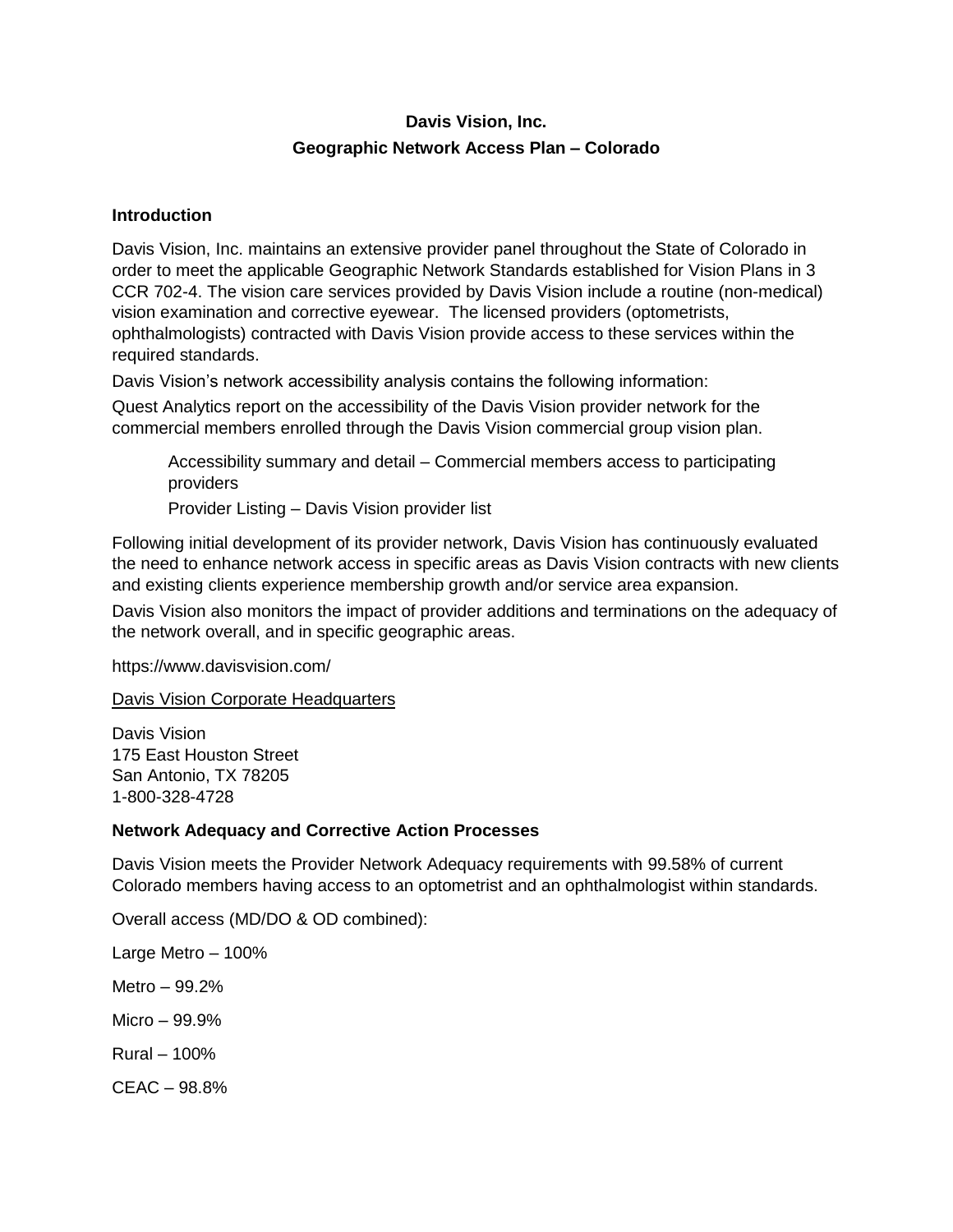Because Davis Vision's provider network is comprised of more than 197,000 private practitioners across the U.S., it generally meets the access requirements of new clients. However, Davis vision analyzes its network for each new client and recruits additional providers when a deficiency is identified. (When a client does not specify an access standard, Davis Vision's corporate access standard is that, whenever possible, members do not have to travel more than 30 miles to receive services.)

Davis Vision maintains a ratio of approximately 1,000 members per provider. The ratio may vary due to benefit design or group-specific requirements. We utilize geographical access analysis software to monitor our current membership and network on an ongoing basis. If the analysis identifies a particular service area in which the membership is above this threshold, additional doctors will be recruited to maintain our service commitments.

Davis Vision's benefit plans are customized for each client, and the geographical access requirement is group-specific. When Davis Vision contracts with a new client, staff generates reports of network adequacy based on the increased membership. Davis Vision's standard formula for network adequacy is that, whenever possible, members do not have to travel more than 30 miles to access qualified providers for services. The ratio of providers to members average 1:1000. This ration ensures ease of access for all members, whether in urban or rural areas.

When reports identify a deficiency caused by increased membership, recruiting efforts may be initiated either nationally or targeted to a specific geographic area. (Consideration is also given to financial resources, client contract and Davis Vision's ability to guarantee quality care to members.) Recruiting efforts may include mailing Provider Applications and recruitment materials with telephone or email communication.

Client groups may receive requests from their employees to add specific practitioners or providers to the Davis Vision network. These requests are evaluated based on the geographic adequacy of the network. Whenever possible, David Vision includes these recommended practitioners or providers to ensure continuity of care and enhance member satisfaction.

Any practitioner can contact Davis Vision directly for information regarding the company, its vision plans or network participation. These inquiries are evaluated based on the geographic adequacy of the network.

Recruitment decisions are made solely on the basis of a practitioner's qualifications, quality of care and the geographic need of the network. Over-saturation is avoided to ensure each practitioner an adequate share of the market.

Recruitment decisions are not based upon race, ethnicity, gender, age or sexual orientation. Davis Vision does not charge practitioner any membership or administrative fees, nor is any portion of schedule payment withheld. Davis Vision does not discriminate against providers that serve high-risk populations or specialize in conditions that require costly treatment.

Recruitment decisions are made solely on the basis of a practitioner's qualifications, quality of care and the geographic need of the network. Over-saturation is avoided to ensure each practitioner an adequate share of the market.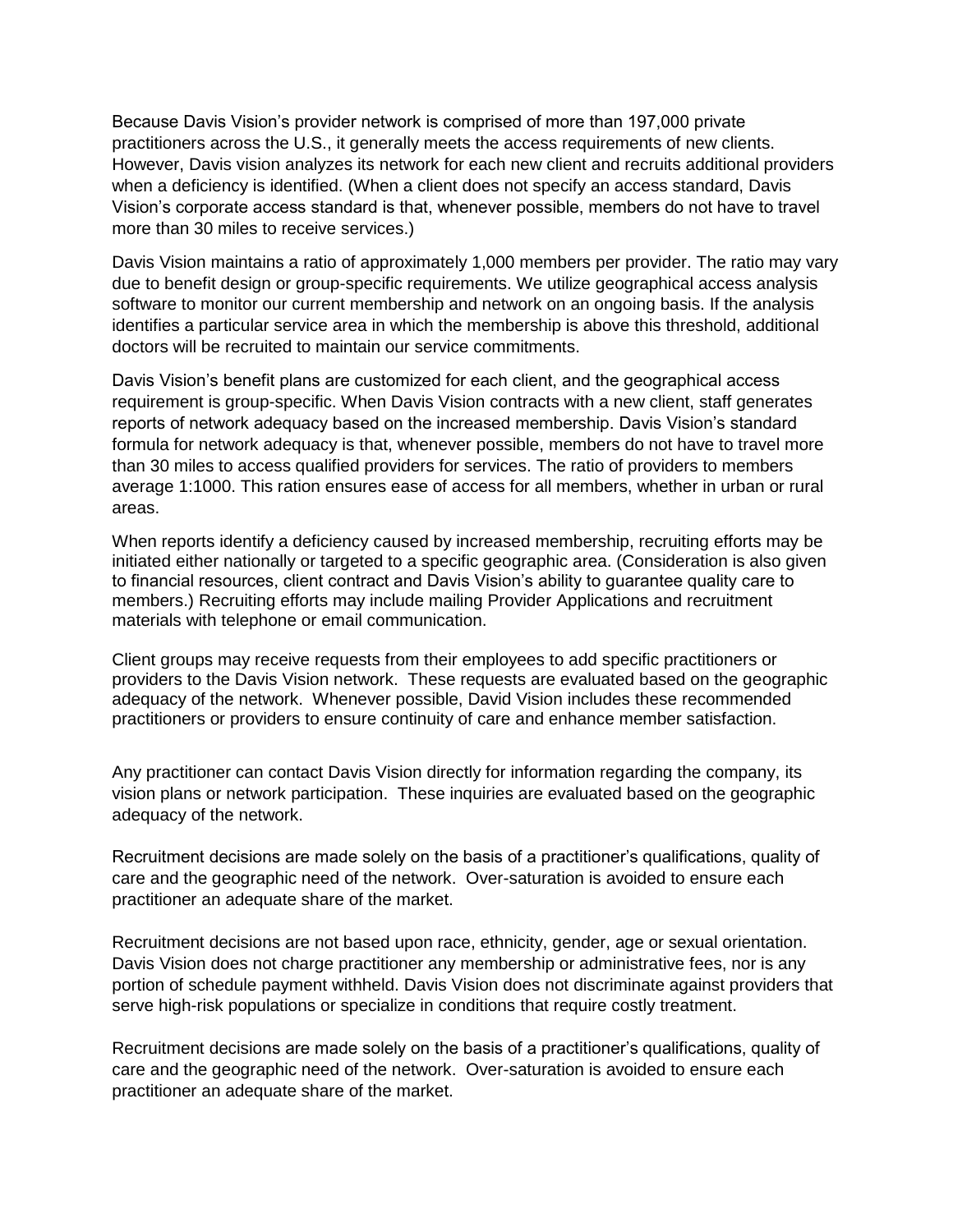When over-saturation in a specific market segment exists within the Davis Vision network, or when other circumstances dictate that no new providers should be added to a network within a geographic area, the network may be closed to new practitioners until such time as appropriate market ratios of providers to members is re-attained. Davis Vision defines network oversaturation as a ratio consisting of less than 1000 members per provider. The ratio may vary due to benefit design or group-specific requirements.

In the event there is a member who does not have access to a participating provider within the established access standards, such member is offered the opportunity of choosing the nearest participating providers or the non-participating provider from whom the member wishes to receive covered vision care services.

Davis Vision will continue to attempt to develop its delivery network in the counties without complete coverage through its identification of licensed providers with whom it can seek to contract.

When advised by a member that there is no participating practitioner in his/her geographic area (member would have to travel more than 30 miles from his/her residence) OR there is no participating provider with appropriate training and experience to meet the member's particular vision care needs, Davis Vision will allow the member to access a non-participating provider. Davis Vision shall pay for the cost of the services in the treatment plan provided by the Non-Participating Provider. There will be no additional cost to the member beyond what the member would otherwise pay for services received within the network.

Utilizing geographic analysis software, Davis Vision measures network adequacy on a quarterly basis to identify counties with an inadequate network and to address network development needs if there are vision providers available to contract in those areas. This ensures ease of access for all members whether in urban or rural areas. All participating providers have arrangements for emergency care that are available 24 hours a day, 7 days a week. Davis Vision's members can expect to see a provider for urgent care matters within 24-48 hours after calling. Typically, members will be seen within 10 calendar days from the date of their request for an appointment and members should not have to wait in the office more than 1 hour from their scheduled appointment time.

Davis Vision monitors compliance with these standards through member satisfaction survey responses related to office locations, convenience of office hours and the ability to obtain an appointment within a reasonable period of time.

- 1) Davis Vision collects and evaluates member complaints related to provider availability. The results are analyzed to identify trends and/or opportunities for improvement.
- 2) Annually, Davis Vision collects member satisfaction data regarding provider availability. Survey statements related to office locations, office hours and the ability to obtain an appointment within 10 calendar days of the member's request are analyzed. If member satisfaction for any metric falls below 95%, detailed analysis is conducted and improvements are identified for implementation.

### **Network Access Plan Procedures for Referrals**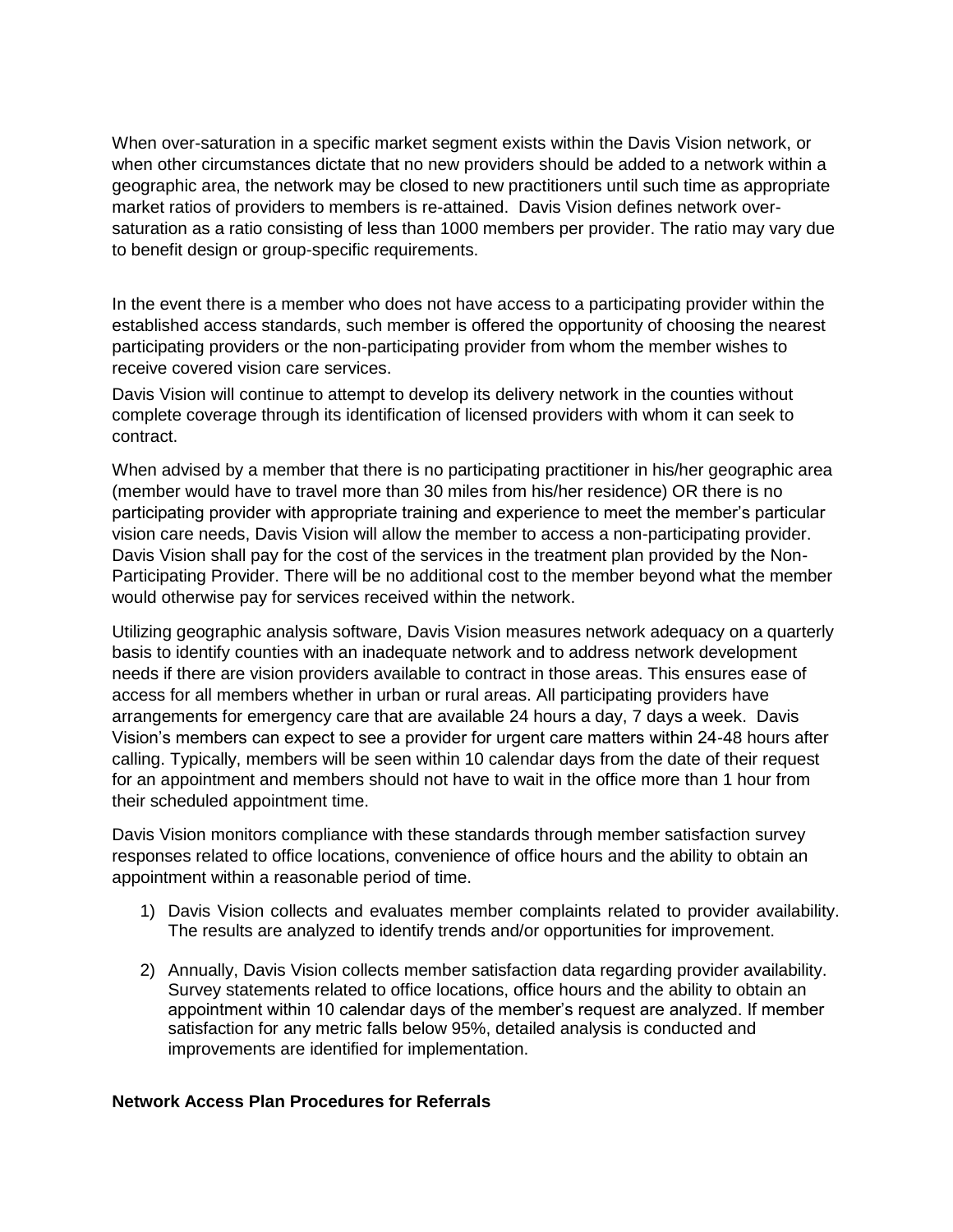Demographic changes such as change of address, name, tax identification, etc are processed within 30 business days form the time the demographic change request is received, updates are made to the CVII provider system by Network Operations. Once a provider record is updated in CVII, the Provider Update Process (PUP) updates the date to the CV1 mainframe in real time. The system picks up the changes made and loads/updates all changes to the Davis Vision Provider Directory every night at 3 a.m. Monday through Saturday.

Davis Vision Provider Directories conform to a variety of State and Federal guidelines. In order to maintain compliance and up to date provider data, Davis Vision performs a combination of activities to capture and validate provider data. Provider online directory is machine readable and is written to a fourth and sixth grade level in at least ten point print. Davis Vision ensures that all data elements displayed in the Provider Directory are accurate and up-to-date. At a minimum, Davis Vision conducts verification of current Provider Directory information including the following elements: Provider Name, Practice Physical Address, Phone Number, Web site URL, if available, Office Hours, Days of Operation, Practice Limitations, Language spoken and offered, Provider Type, Provider Specialty, Board Certification, if applicable, NPI, number, Handicap Accessibility, Cultural Competence Training completed (Training consists of crosscultural strategies, and notice of communication and language assistance services), Provider accepting new patients.

Davis Vision performs quarterly calls to the Provider Network. These calls are intended to connect with Network Providers to inquire if they have made changes to their office and/or providers within the last quarter. Should a provider indicate they have made a change within the previous quarter and not notified Davis Vision of their change, Davis Vision will contact the office to educate the provider on the need to notify Davis Vision and on the notification process.

Davis Vision utilizes CAQH (Council for Affordable Quality Healthcare]) Direct Assure to capture provider directory data. On a quarterly basis, CAQH requests providers review and re-attest to their CAQH Application and associated documents and there is a second Provider Directory Data attestation specific to directory elements. In addition to the quarterly provider re-attestation requests, any time a provider updates their CAQH Application and/or associated documents, the Provider is prompted to also review and re-attest to their direction elements data. CAQH Direct Assure makes the Provider Directory data available on a daily basis and Davis Vision utilizes new Provider Directory Data on a weekly basis.

In addition to the rob-calls and CAQH Direct Assure, Providers are educated and advised to notify Davis Vision timely on changes and updates to their Providers and Office(s). This requirement is outlined in the Davis Vision Provider Manual, Provider Portal, and on Explanation of Payments (EOP).

Davis Vision does not require a referral for a member to access any provider under the routine vision plan.

Davis Vision providers bill and collect all Copayments, Coinsurances and Deductibles from members, which are specifically permitted and/or applicable to Members' benefit plan. Providers bill and collect all charges from a Member for those non-covered services provided to a member. Davis Vision providers only bill the member when Davis Vision has denied confirmation of eligibility for the services and when the following conditions are met: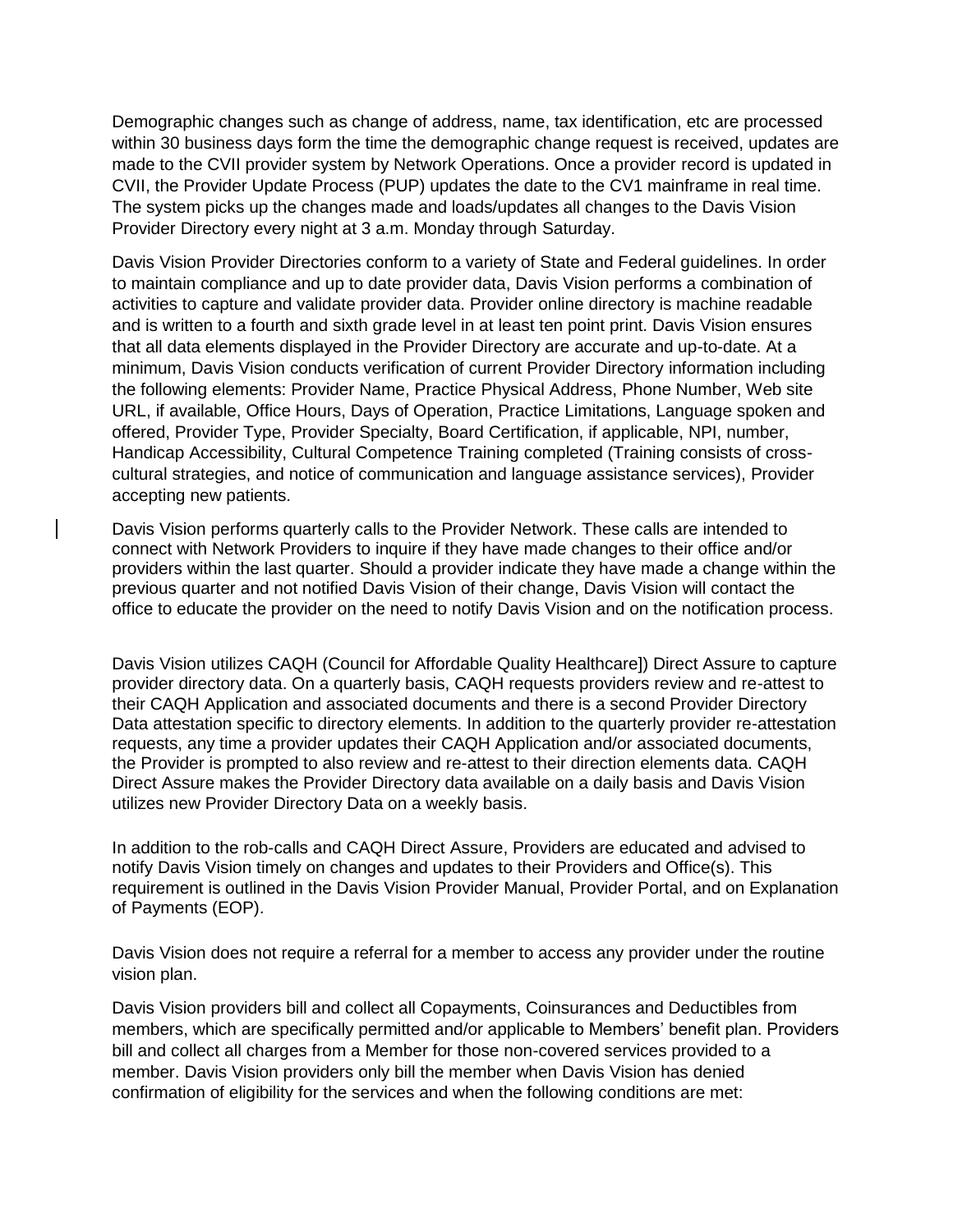(a) The Member has been notified by the Davis Vision provider of the financial liability in advance of the service delivery;

(b) The notification by the Davis Vision provider is in writing, specific to the service being rendered, and clearly states that the member is financially responsible for the specific service. A general patient liability statement which is signed by all patients is not sufficient for this purpose;

(c) The notification is dated and signed by the member.

All financial information, including copayments, coinsurance, deductibles, and discounts are listed on Davis Vision Member Portal. Log in is required to view plan specific information.

When advised by a member that there is no participating practitioner in his/her geographic area (member would have to travel more than 30 miles from his/her residence) or there is no participating provider with appropriate training and experience to meet the member's particular vision care needs, Davis Vision will allow the member to access a non-participating provider. Davis Vision shall pay for the cost of the services in the treatment plan provided by the Non-Participating Provider. There will be no additional cost to the member beyond what the member would otherwise pay for services received within the network.

# **Network Access Plan Disclosures and Notices**

Davis Vision provides each of its clients with a list of participating providers for such client at the inception of the contract and, thereafter, in accordance with the client's desired schedule. Davis Vision's provider directory is also available on its website or in printed form if requested.

Davis Vision provides each of its clients with a summary of benefits at the time of enrollment, which describes covered services, material allowances, frequency, and copayments.

Davis Vision Member Portal offers plan specific information for each member enrolled with Davis Vision. Log in is required to view plan specific information.

Davis Vision provides routine vision care services to beneficiaries located in all fifty states, the District of Columbia, Puerto Rico, and Guam. The generic complaint, grievance, and appeal processes described below may not include state-specific requirements. For more complete information and guidance, call Davis Vision's Complaints and Appeals Department at 1-888-343-3470.

If Davis Vision denies a request for services, a written adverse determination will be issued explaining the reason(s) for the denial along with the appeal rights. If the patient asks that an appeal should be initiated on his or her behalf, the provider should contact Davis Vision immediately to obtain details on timeframes and requirements for appeal submission.

Adverse determinations or denials of services are divided into two categories:

A. Benefit denials – a denial decision based on whether the member has a benefit for the service or product at the time the service or product is received. Routine vision and eye care services are limited to a frequency chosen by a client. Therefore, administrative adverse determinations are based solely on whether or not the member has an available benefit. No clinical review is conducted to determine medical necessity.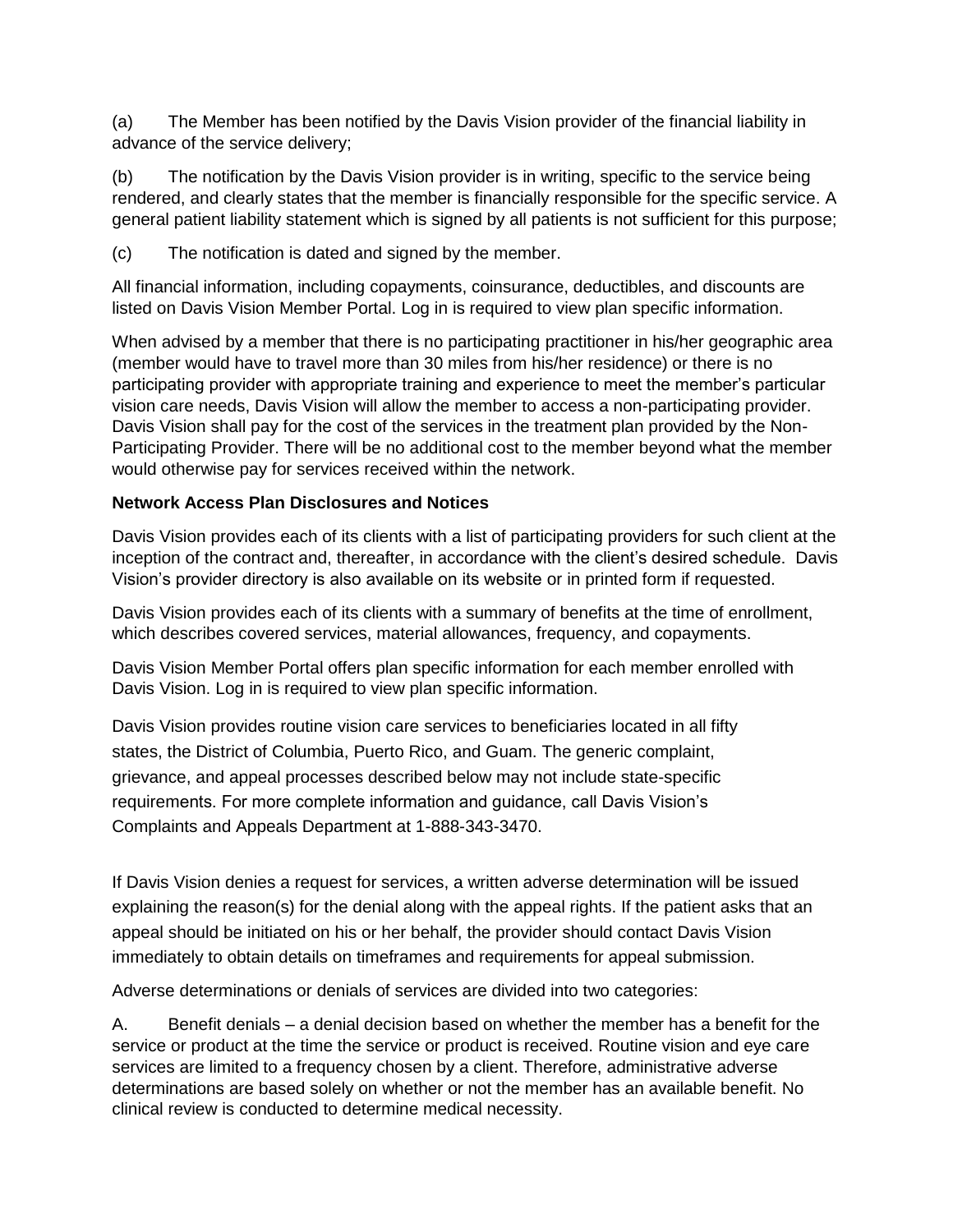B. Medical necessity denials – an adverse determination based on whether the product or service meets established medical necessity criteria. Plans include enhanced coverage for contact lenses. For plans offering enhanced coverage, Davis Vision reviews these requests to determine visually required/medical necessity and appropriateness based on the guidelines of the American Optometric Association and the American Academy of Ophthalmology.

Davis Vision allows a member, a member's designee or healthcare provider one hundred and eighty (180) calendar days to appeal an initial adverse determination.

All appeal requests are processed by Davis Vision's Complaints and Appeals (C&A) department and a C&A associate will document the substance of the appeal request as well as any actions taken in the course of the appeal process. During the discovery period of the appeal process, full investigation of the substance of the appeal, including any aspects of clinical care are developed. Review of the facts will be conducted without deference to the initial denial decision.

Written acknowledgement of the filing of the appeal after initial receipt of the appeal request is provided, at which time the member, member's designee or healthcare provider is informed of the ability to submit written comments, documents or other information relating to the appeal. The acknowledgement notice will also provide direction as to how the member can designate a representative to act on their behalf. In the event of a medical necessity appeal request, the affected individuals will also be provided information regarding an external review process if Davis Vision does not complete its appeal review within specified timeframes.

Appeal review and determination is conducted by an associate that was not involved in the prior adverse determination or a subordinate of such person. With respect to medically necessary appeals, a clinical peer reviewer, other than the reviewer who made the initial determination, will review the appeal. At no instance will the healthcare professional providing healthcare services to the member be permitted to serve as the clinical peer reviewer for such member in connection with the health services being provided to the member.

Davis Vision ensures that all appeals requiring review for clinical issues involving denials pertaining to any aspect of investigational, experimental or medically necessary or appropriate care will be reviewed by a healthcare professional who is appropriately trained in Davis Vision's principles, procedures, and standards and has similar credentials and licensure as those who would typically treat the condition or health problem in question in the appeal. This same-orsimilar expertise review will be applied in the event of both a first and second level appeal.

In regard to an appeal of an adverse concurrent care decision, Davis Vision will allow for continued coverage pending the outcome of the appeal.

Appeal determinations will be made in writing or via electronic notification within the following time frames:

Pre-service Appeals – 30 calendar days from the initial receipt of the request by Davis Vision

Post-service Appeals – 60 calendar days from the initial receipt of the request by Davis Vision

Extension of the above time frames can only be extended if the member voluntarily agrees to extend the appeal time frame.

If a decision is overturned upon appeal, the notification will state that decision and the date.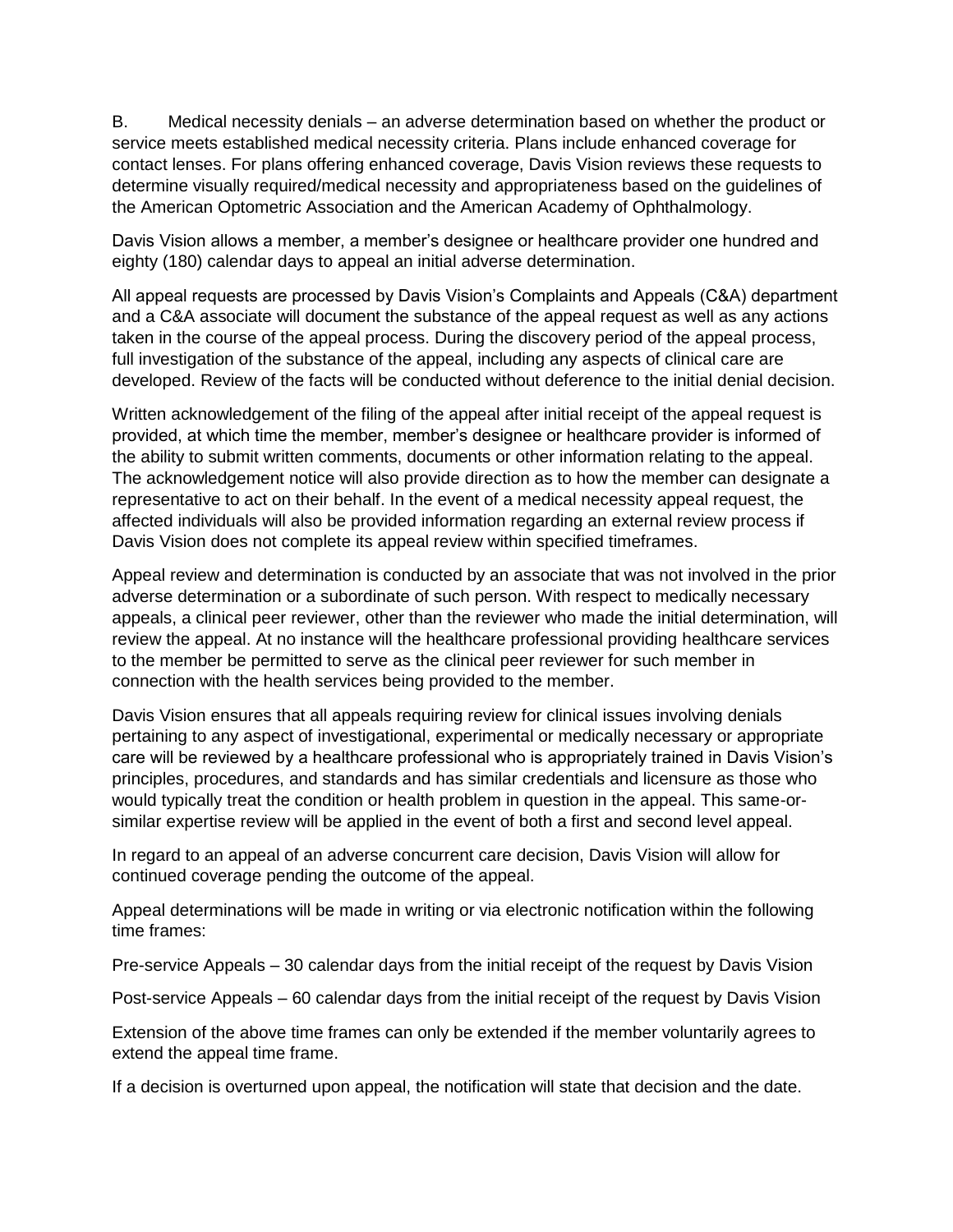Davis Vision provides and expedited appeal process for pre-service appeal requests when a member, the member's representative or a healthcare provider acting on the member's behalf indicates that a delay in the appeal process would seriously jeopardize the member's life or health or ability to attain, maintain or regain maximum function.

In the event of an expedited appeal, Davis Vision will make a decision and notify members and providers as expeditiously as the medical condition requires, but no later than 72 hours after the request for an expedited appeal. Oral notification will be made within 72 hours, followed by written notification to both the member and provider with 3 calendar days of the initial oral notification of determination.

Davis Vision offers a second level of appeal to a member, the member's representative or a healthcare provider on the member's behalf if such appeal is requested within one hundred and eighty (180) calendars of the first level appeal determination. Second level determination timeframes will follow the same timeframes outlined in the first level appeal process.

A member, member's representative or healthcare provider may request for an external review within one hundred and eighty (180) days after a final internal adverse determination for medically necessity has been made; however, with the member's permission, Davis Vision reserves the right to refer an appeal, regardless of level, directly to an independent review organization (IRO) without conducting an internal review. Davis Vision will comply with state or federal requirements as applicable.

Davis Vision provides routine vision and eye care services including routine eye examinations, eyeglasses, contact lenses, value-added discounts and accessories. Davis Vision does not provide or manufacture life-saving equipment, nor does Davis Vision authorize or provide medical eye care treatment (urgent, emergency or routine).

When a member is out of the area and an urgent or emergency issue arises, if the member believes that an urgent/emergency medical condition exists or that a delay in services might compromise their health, they are permitted to seek urgent/ emergency care from a licensed health care practitioner or provider without obtaining prior approval from Davis Vision. Because Davis Vision provides routine vision and eye care services, reimbursement for urgent/emergency services will be solely dependent upon whether the member has appropriate coverage and is eligible for the benefit.

All Davis Vision providers must provide documentation stating that their offices have adequate hours of operation, minimally 12 hours per week, appropriate examination room and equipment, arrangements for medical specialty care and arrangements for emergency care that are available 24 hours a day, 7 days a week.

By signing Davis Vision's Participating Provider Agreement, providers agree to:

- a) Make an appointment for routine services available within 10 calendar days of the date of the request by the member
- b) Ensure members should not have to wait in the office more than 1 hour from their scheduled appointment time for routine services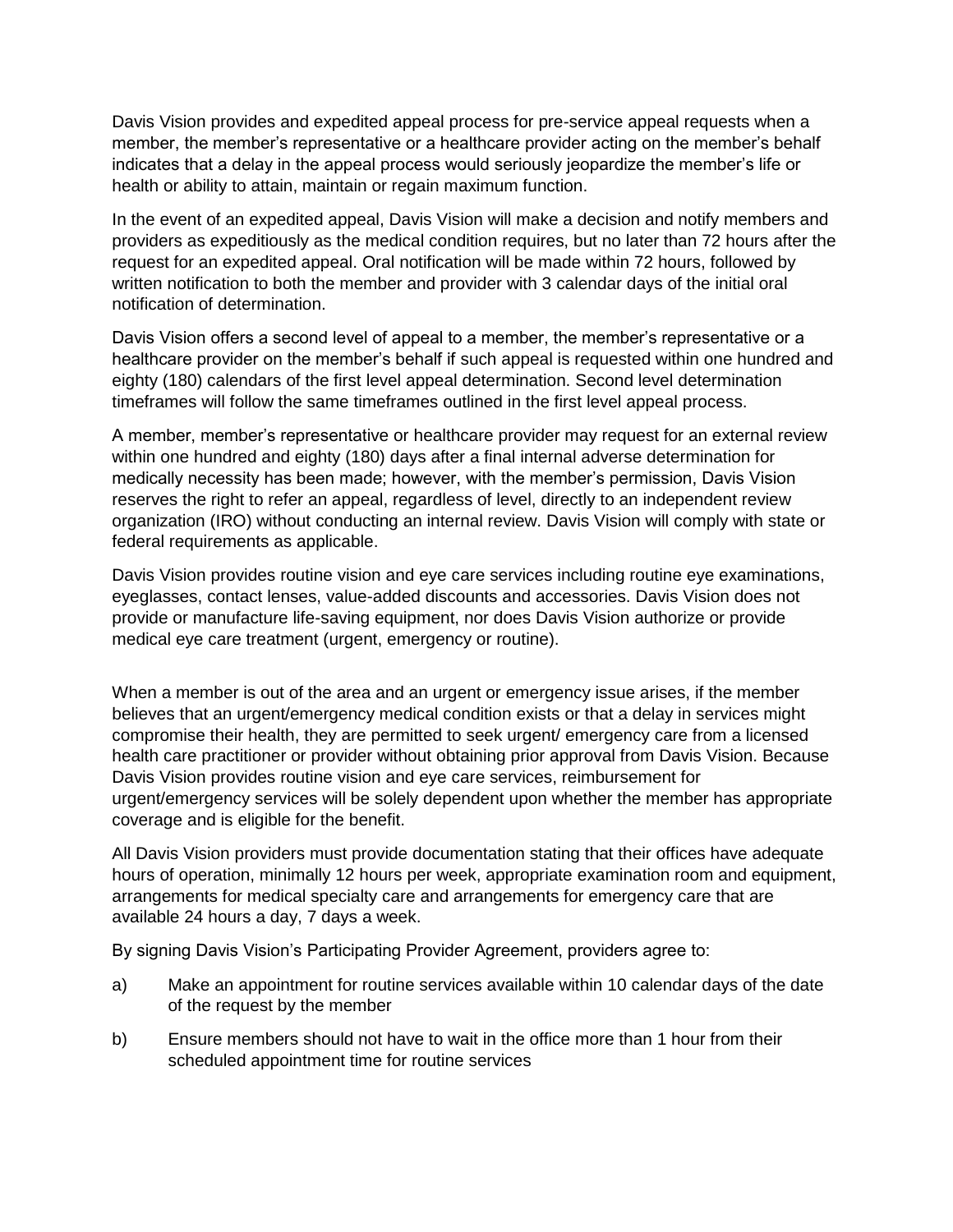- c) Be available to provide covered services taking into account the urgency of the need for services
- d) Provide covered services for medically appropriate urgent or emergent care, as appropriate, according to their scope of licensure
- e) Provide members with access to an answering machine or pager number 24 hours a day, 7 days a week for members to obtain information about a provider's office hours, leave a message for the provider and to receive pre-recorded instructions about handling an emergency

The primary reasons Davis Vision solicits application from vision care practitioners are:

- To include additional providers to improve access to care for eligible members.
- To satisfy the need for additional providers in specific geographic regions as determined by internal surveys or patient needs assessments.
- To include providers specifically recommended by client groups.
- To include providers specifically recommended by patients.
- To include providers who have expressed an interest in participating in the network.
- To replace practitioners who have left the network (retirement, death, termination, etc.)

Recruitment decisions are not based upon race, ethnicity, gender, age or sexual orientation. Davis Vision does not charge practitioner any membership or administrative fees, nor is any portion of schedule payment withheld. Davis Vision does not discriminate against providers that serve high-risk populations or specialize in conditions that require costly treatment.

Recruitment decisions are made solely on the basis of a practitioner's qualifications, quality of care and the geographic need of the network. Over-saturation is avoided to ensure each practitioner an adequate share of the market.

When over-saturation in a specific market segment exists within the Davis Vision network, or when other circumstances dictate that no new providers should be added to a network within a geographic area, the network may be closed to new practitioners until such time as appropriate market ratios of providers to members is re-attained. Davis Vision defines network oversaturation as a ratio consisting of less than 1000 members per provider. The ratio may vary due to benefit design or group-specific requirements.

Telehealth is not used to meet healthcare needs and network adequacy standards.

Davis Vision's Customer Service staff has access to provider and member zip code locating software that is utilized to identify those providers in the closest proximity to the member. Members who do not have the required access are offered the choice of utilizing the services of either a participating or a non-participating provider. Customer Service has access to translation services, TTY for deaf or hearing impaired members. The Davis Vision website is also available 24 hours a day and is ADA compliant.

As established by the Participating Provider Agreement, providers must provide covered services in a culturally competent and sensitive manner to all Davis Vision patients, including those with limited English proficiency and diverse cultural and ethnic backgrounds. Providers will only be able to provide culturally competent services if cultural knowledge and sensitivity is incorporated into the office policies, procedures and service manuals.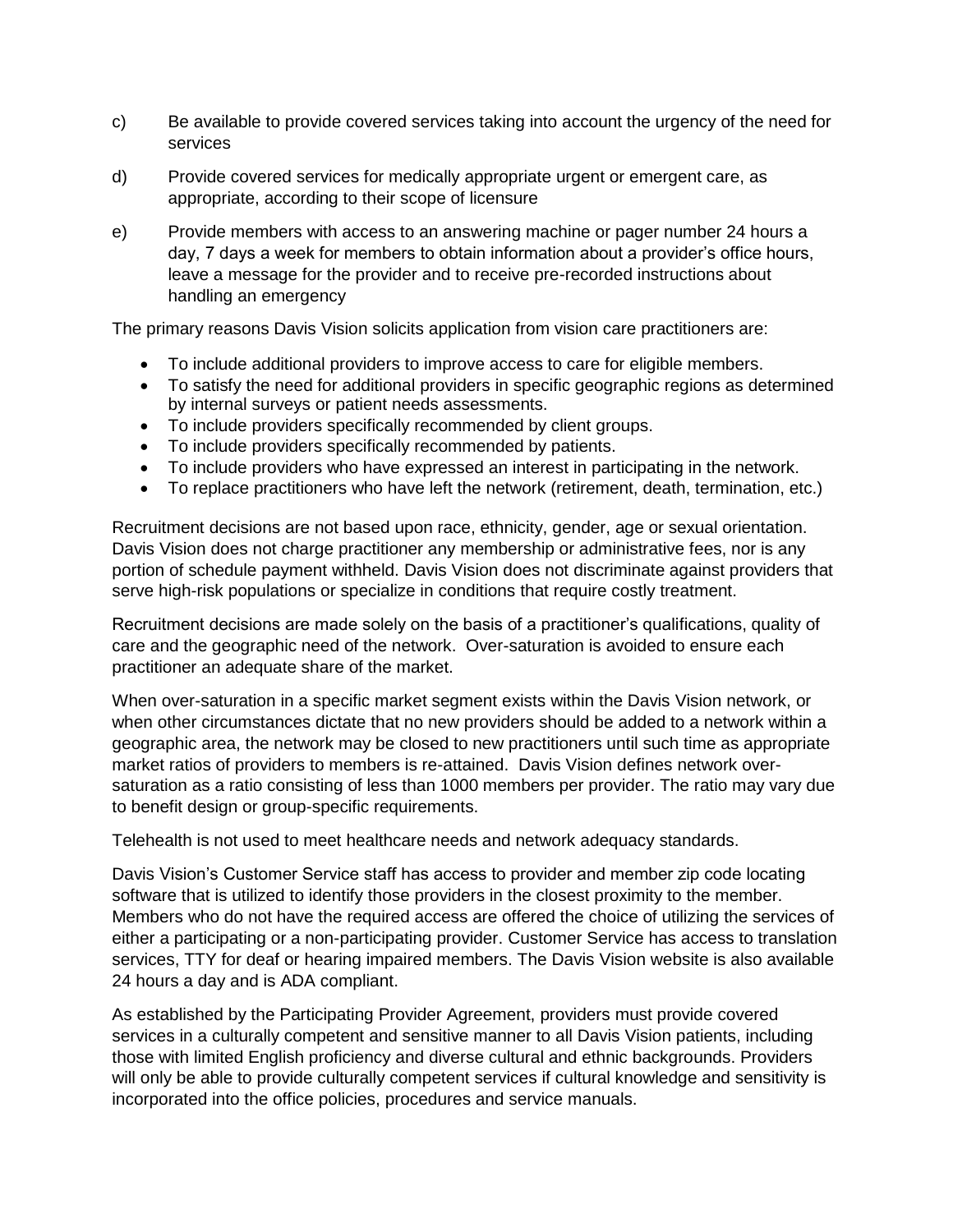The U.S. Department of Health and Human Services, Office of Minority Health has established fifteen (15) standards to advance health equity, improve quality, and eliminate health care disparities. These standards may be reviewed by going to www.minorityhealth.hhs.gov and reviewing the Office of Minority Health's Cultural Competency information.

Translation services at no cost to the patient during the provision of services are available through Davis Vision for members requiring communication in a language other than the languages available at the participating Davis Vision office. As a best practice, Providers should contact Davis Vision provider services at 1-800-77DAVIS at least seven (7) business days prior to the patient's appointment to request translation services. The patient's language preference should be documented in the patient's clinical files. Refusal by a patient to accept access to language assistance through Davis Vision at no cost to the member should also be documented in the clinical files.

All decisions regarding treatment will be determined solely on medical necessity and not on financial cost. Davis Vision members are to inform Davis Vision of any physical, mental, or emotional impairment that may impede their ability to provide appropriate patient care or to meet contractual obligations with Davis Vision.

Patients' attitudes and perceptions are the fundamental component of quality improvement that is why Davis Vision members have the right to access and express their opinions and concerns. Patients obtaining services have the opportunity to complete a patient satisfaction survey to express their views concerning the quality of services rendered. This survey instrument is designed to elicit the patient's opinion on access to care, treatment by the professional staff and satisfaction with the examination and prescriptive eyewear.

Survey responses are evaluated and, if necessary, follow-up action is taken promptly.

Davis Vision conducts and reports statistical analysis on patient satisfaction aggregate results.

The purpose of Davis Vision's comprehensive patient satisfaction program is to:

- Determine overall member perception of the vision care plan.
- Identify aspects of the program in which members would recommend a change.
- Identify practitioners on the panel who are not providing courteous and high quality services to members.
- Identify elements of the system which may be causing delays in the provision of care.
- Provide members with the opportunity to offer both positive and critical feedback
- Offer members the opportunity to ask questions regarding the program.
- Provide feedback to the practitioners on their patients' opinions about their care.